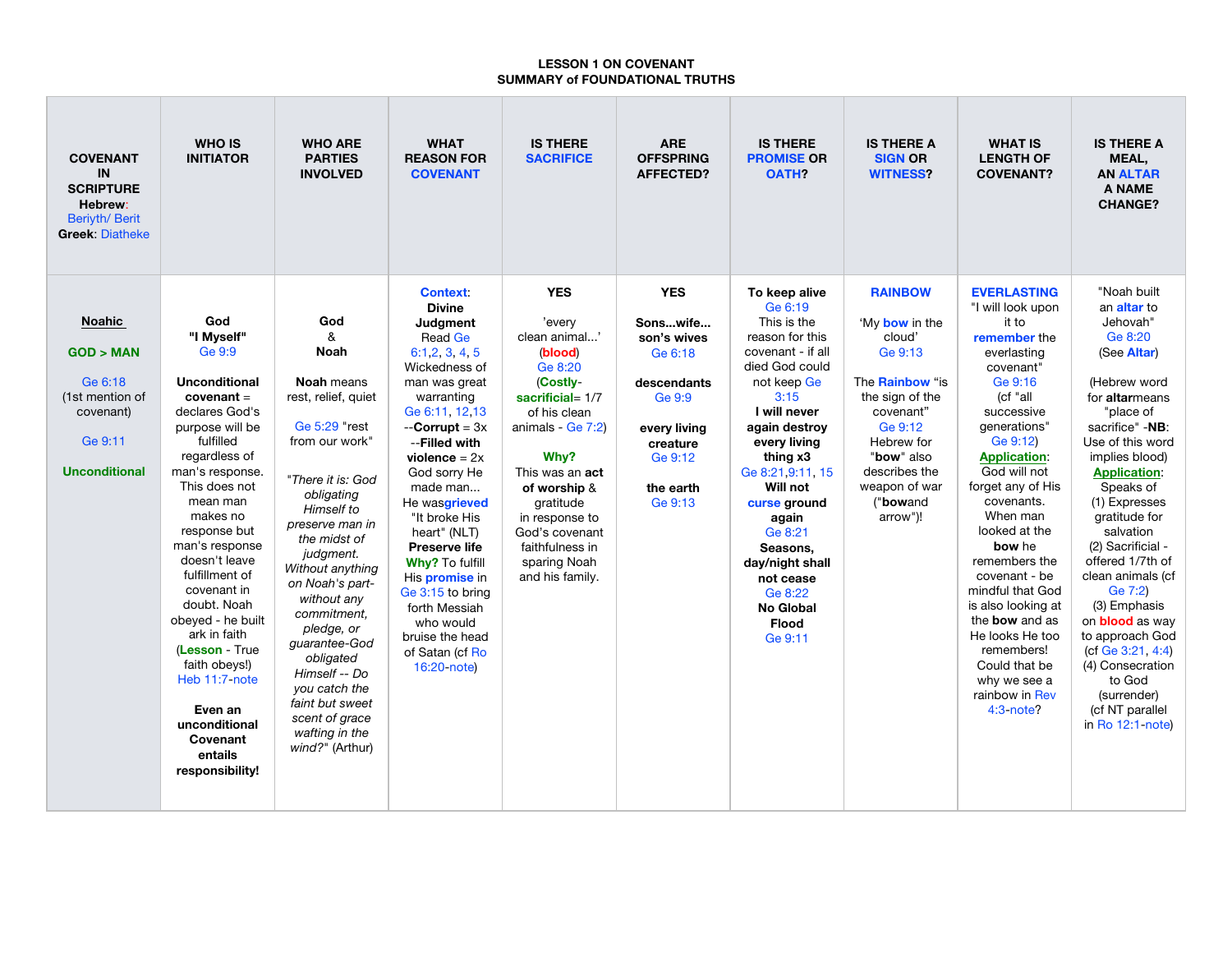| Abrahamic<br>(see below for<br>the repeating of<br>this covenant to<br>Isaac & Jacob)<br>GOD > MAN<br>Ge 15:18<br>Ge 17:2.4<br><b>Unconditional</b> | God<br>Ge 17:7, 15:18<br>God Alone<br>(symbolized by<br>"a smoking<br>oven & a<br>flaming torch"<br>Ge 15:17)<br>passed through<br>the pieces of<br>flesh<br>Abram was in<br>a deep sleep<br>$(LXX)$ = ekstasis<br>$=$ trance)<br>Ge 15:12 | God<br>&<br><b>Abraham</b>       | In you (Abram)<br>all the families of<br>the earth shall<br>be blessed $=$<br>prophecy of<br>the <b>Messiah</b><br>Ge 12:1, 2, 3 | <b>YES</b><br>Abram cut<br>animals in two.<br>each half laid<br>opposite other<br>(blood)<br>Ge 15:10<br>Compare<br>Je 34:18, 19, 20                                                                                                                                                                                  | <b>YES</b><br>I will give the<br>land to your<br>descendants<br>forever.<br>Ge 13:15<br>Jehovah cut<br>covenant "to<br>vour seed I have<br>given this land"<br>(note past tense<br>- God promised<br>it - it is as good<br>as done!)<br>Ge 15:18 | The Lord God's<br>promises to<br><b>Abraham</b><br>Descendant<br>or<br>"The Seed"<br>(Masc. Sing. ~<br>Messiah)<br>Ge 22:17.18<br>(cf Ga 3:16, Ac<br>3:25<br>Descendants as<br>numerous as<br>stars<br>Ge 15:5<br>Land<br>Ge<br>13:15,15:7, 18<br><b>Be their God</b><br>Ge 17:8 | <b>Circumcision</b><br>(or see here)<br>"And you shall<br>be circumcised<br>in the flesh of<br>your foreskin;<br>and it shall be<br>the sign of the<br>covenant<br>between Me and<br>you.<br>Ge 17:11 | <b>EVERLASTING</b><br>Ge 17:7,8<br>---------<br>El Shaddai<br>promises "I will<br>establish My<br>covenant<br>between Me &<br>you & your<br>descendants<br>(seed) after you<br>throughout their<br>generations for<br>an everlasting<br>covenant."<br>Isaac.<br>Abraham's<br>seed, is<br>prophesied &<br>granted the<br>covenant<br>promises.<br>Ge 17:19, 20,21 | <b>NAME CHANGE</b><br>1)<br>Abram("exalted<br>father") to<br><b>Abraham</b><br>("father of a<br>multitude")<br>2) Sarai<br>(meaning?<br>some say<br>"contentious",<br>others<br>"princess") to<br><b>Sarah</b><br>("princess") Ge<br>17:5.15 |
|-----------------------------------------------------------------------------------------------------------------------------------------------------|--------------------------------------------------------------------------------------------------------------------------------------------------------------------------------------------------------------------------------------------|----------------------------------|----------------------------------------------------------------------------------------------------------------------------------|-----------------------------------------------------------------------------------------------------------------------------------------------------------------------------------------------------------------------------------------------------------------------------------------------------------------------|--------------------------------------------------------------------------------------------------------------------------------------------------------------------------------------------------------------------------------------------------|----------------------------------------------------------------------------------------------------------------------------------------------------------------------------------------------------------------------------------------------------------------------------------|-------------------------------------------------------------------------------------------------------------------------------------------------------------------------------------------------------|------------------------------------------------------------------------------------------------------------------------------------------------------------------------------------------------------------------------------------------------------------------------------------------------------------------------------------------------------------------|----------------------------------------------------------------------------------------------------------------------------------------------------------------------------------------------------------------------------------------------|
| MAN > MAN<br>Ge 21:27,32                                                                                                                            | <b>Abimelech</b><br>This man was<br>a Philistine ruler<br>over a pagan<br>people, and<br>yet he was the<br>initiator of the<br>covenant<br>Implication?<br>Pagans<br>understood the<br>solemn and<br>binding nature of<br>covenant         | <b>Abraham</b><br>8<br>Abimelech | <b>FEAR</b><br>God was with<br>Abe<br>Ge 21:22<br><b>Water Rights</b><br>Ge 21:25                                                | Not Stated but<br>see Ge 21:27<br>"the two of them<br>made (Karath -<br>cut) a<br>covenant". The<br>fact that<br><b>Abraham</b> had<br>given him sheep<br>and oxen in the<br>same verse<br>strongly<br>suggests they<br>walked between<br>the flesh of<br>these slain<br>animals as they<br>"cut covenant"<br>(blood) | <b>YES</b><br>"Swear to me<br>here by God that<br>you will not deal<br>falsely with me,<br>or with<br>my offspring, or<br>with my<br>posterity"<br>Ge 21:23                                                                                      | <b>Abraham would</b><br>not deal falsely<br>with Abimelech<br>(read Genesis<br>20 for why he<br>may have<br>prescribed this<br>condition) but in<br>kindness (a<br>covenant word)<br>Ge 21:23<br>The two of<br>them took an<br>oath<br>Ge 21:31.32                               | <b>Abraham</b> gave<br>Abimelech<br>seven ewe<br>lambs<br>Ge 21:28, 29,30<br>Abraham<br>planted a<br><b>Tamarisk</b><br>Ge 21:33<br>(See ill. in pagan<br>culture)                                    | <b>EVERLASTING</b><br>Ge 21:23<br><b>Abraham</b><br>"called on the<br>name of the<br>LORD, the<br><b>Everlasting</b><br>God" (El Olam)<br>Everlasting is<br>implied in Ge<br>21:23                                                                                                                                                                               | <b>Beersheba</b><br>("well of seven<br>fold oath"<br>or<br>"well of the<br>oath")<br>Ge 21:31                                                                                                                                                |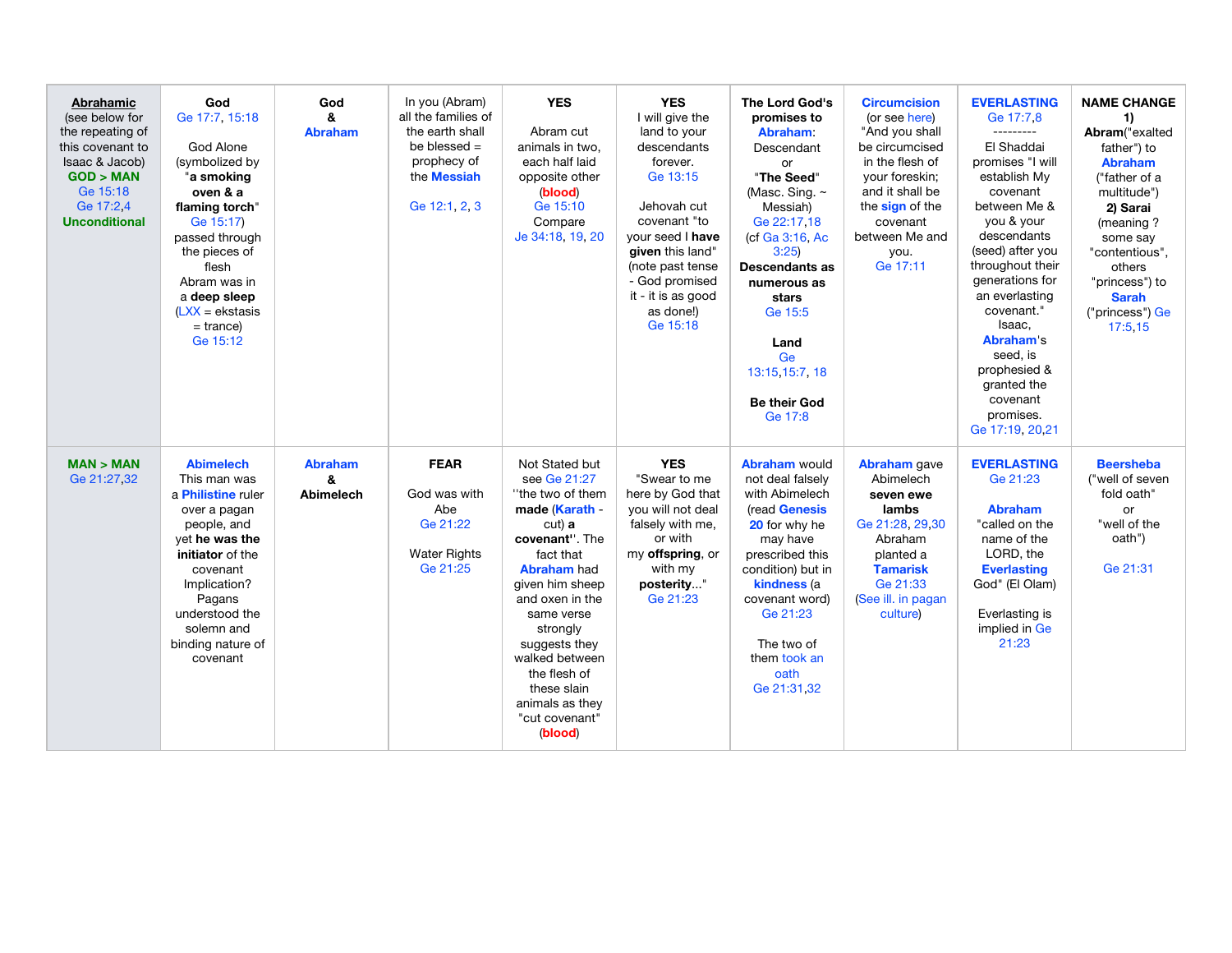| MAN > MAN<br>Ge 26:28                                                            | <b>Abimelech</b><br>This is probably<br>the same one<br>who cut<br>covenant with<br><b>Abraham</b><br>(Ahuzzath &<br><b>Phicol)</b><br>Ge 26:26 | <b>Isaac</b><br>&<br>Abimelech<br>(et. al.) | <b>FEAR:</b><br>Abimelech saw<br>that the Lord<br>was with Isaac<br>Ge 26:28<br>'Do us no harm'<br>Ge 26:29<br>In essence a<br>"peace treaty"                        | The phrase "let<br>us make (cut) a<br>covenant"<br>(suggests <b>blood</b> )<br>Ge 26:28                                                                                                              | <b>Not Stated:</b><br>Note that if this<br>Abimelech is the<br>same king the<br>covenant he cut<br>with Isaac's<br>father Abraham<br>should have<br>been sufficient<br>to ensure peace,<br>pointing that<br>men's covenants<br>are not as<br>trustworthy as<br>God's covenants<br>to men! | (Abimelech) said,<br>'Let there now<br>be an oath<br>between us,<br>even between<br>you and us, and<br>let us make a<br>covenant with<br>vou, Ge 26:28<br><b>They</b><br>exchanged<br>oaths<br>Ge 26:31<br>(See ill. in pagan<br>culture) |                                                                                                                                                           | $-$                                                                           | Isaac 'made<br>them a feast'<br>Ge 26:30                                                                                                                                           |
|----------------------------------------------------------------------------------|-------------------------------------------------------------------------------------------------------------------------------------------------|---------------------------------------------|----------------------------------------------------------------------------------------------------------------------------------------------------------------------|------------------------------------------------------------------------------------------------------------------------------------------------------------------------------------------------------|-------------------------------------------------------------------------------------------------------------------------------------------------------------------------------------------------------------------------------------------------------------------------------------------|-------------------------------------------------------------------------------------------------------------------------------------------------------------------------------------------------------------------------------------------|-----------------------------------------------------------------------------------------------------------------------------------------------------------|-------------------------------------------------------------------------------|------------------------------------------------------------------------------------------------------------------------------------------------------------------------------------|
| <b>Abrahamic</b><br><b>GOD &gt; ISAAC</b><br>Ge 26:24.25<br><b>Unconditional</b> | God<br>Reaffirms the<br>Abrahamic<br>Covenant<br>to Abraham's<br><b>Seed</b>                                                                    | God<br>&<br><b>Isaac</b><br>Ge 26:24,25     | <b>Preservation of</b><br>the seed<br>I am with you,<br>I will bless you &<br>multiply your<br>seed<br>Ge 26:24                                                      | Not clear<br>Hebrew<br>for <b>Altar</b> = "place<br>of sacrifice"<br>(suggests<br>blood)                                                                                                             | <b>YES</b>                                                                                                                                                                                                                                                                                | Jehovah<br>promises Isaac<br>"I will establish<br>the oath which I<br>swore to your<br>father Abraham<br>Ge 26:3                                                                                                                          |                                                                                                                                                           | "multiply your<br>descendants"<br>in Ge<br>26:24implies<br><b>Everlasting</b> | <b>Isaac</b> built<br>analtar at Beers<br>heba<br>Ge 26:25                                                                                                                         |
| Abrahamic<br>GOD > JACOB<br>Ge 28:13-15<br><b>Unconditional</b>                  | God<br>Reaffirms the<br>Abrahamic<br>Covenant                                                                                                   | God<br>&<br><b>Jacob</b>                    | Reaffirms God's<br>Covenant<br>withAbraham<br>To do what God<br>had He had<br>promised<br>Ge 28:15                                                                   | $-$                                                                                                                                                                                                  | <b>YES</b><br>Ge 28:13, 14.15                                                                                                                                                                                                                                                             | Ge 28:15<br>See also<br>Abrahamic<br>Covenant                                                                                                                                                                                             | <b>Pillar</b><br>Jacob set it up<br>as a <i>pillar</i> , and<br>poured oil on its<br>top<br>Ge 28:18                                                      | <b>Everlasting</b>                                                            | Name change<br>Luz called Bethel<br>(House of God)<br>Ge 28:19                                                                                                                     |
| MAN > MAN<br>Ge 31:44-55                                                         | Laban<br>"So now come<br>let us make a<br>covenant you & I<br>& let it be a<br>witness<br>between you &<br>me"<br>Ge 31:44                      | <b>Jacob</b><br>&<br>Laban                  | <b>FEAR</b><br>(distrust)<br>I will not pass by<br>this heap to you<br>for harm you<br>will not pass by<br>this heap & this<br>pillar to me<br>for harm.<br>Ge 31:52 | <b>YES</b><br>"Then Jacob<br>offered a<br>sacrifice (blood)<br>on the mountain<br>& called his<br>kinsmen to the<br>meal & they ate<br>the meal & spent<br>the night on the<br>mountain"<br>Ge 31:54 | <b>YES</b><br>"If you mistreat<br>my daughters or<br>if you take wives<br>besides my<br>daughters,<br>although no man<br>is with us see<br>God is witness<br>between you &<br>me."<br>Ge 31:50                                                                                            | Not to mistreat<br>daughters or<br>take other wives<br>Ge 31:50<br>Jacob swore<br>by the fear<br>(God) of his<br>father Isaac.<br>Ge 31:53                                                                                                | <b>Four Witnesses!</b><br>Covenant a<br>witness Ge<br>31:44<br>God is<br>witness Ge<br>31:50<br><b>Heap-witness</b><br>Pillar-<br>witness Ge<br>31:51, 52 | $\overline{a}$                                                                | 1) Jegar-<br>sahadutha<br>(heap of<br>witness)<br>2) Jacob called it<br><b>Galeed</b> (heap<br>of witness)<br>3) Mizpah $=$<br>Watch tower Ge<br>31:47, 48, 49<br>Meal<br>Ge 31:54 |